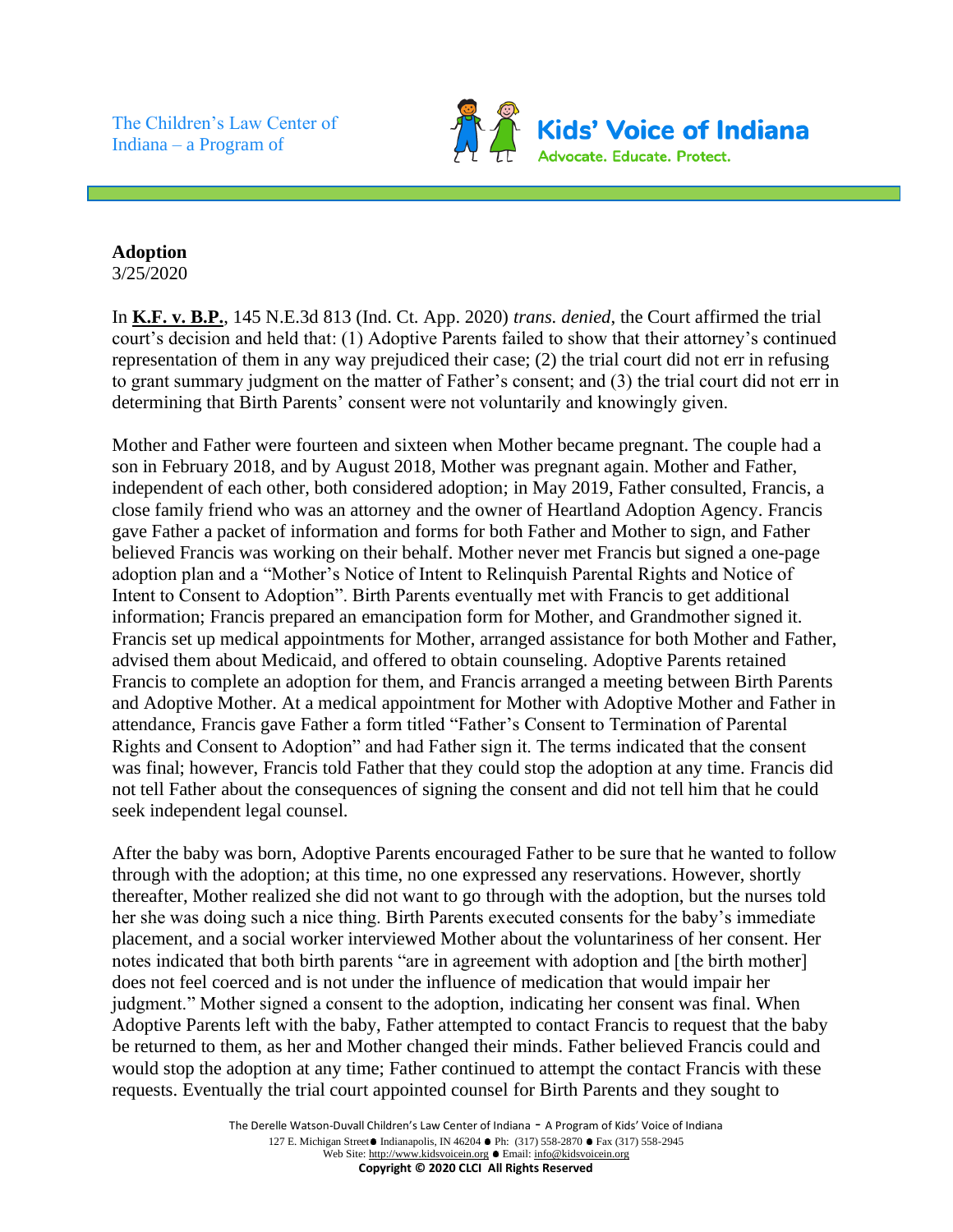withdraw their consents. Heartland filed for summary judgment on the matter of the consents, and Birth Parents opposed this. Francis and his co-counsel represented both the Adoptive Parents and Heartland throughout the trial; all parties were aware during the entire process that Francis could be a potential witness due to his statements to both Mother and Father about the nature and consequences of the consents. Francis was never called as a witness. An expert testified regarding an adolescents' ability to make decisions about how undue influence could look for minors. The trial court ultimately denied the adoption and the termination of parental rights petitions.

**Adoptive Parents' attorney's continued representation of them throughout the adoption proceedings did not prejudice their case and did not deprive them of a fair hearing. Id. at 822.** Adoptive parents argued that the judgment must be set aside because the trial court erred in permitting Francis to continue to represent them, as Francis was a potential material witness at the trial. Id. at 821. The Court opined that this was an argument that the trial court was obligated to *sua sponte* declare a mistrial; the Court rejected this argument and noted that Adoptive Parents failed to object to his continued representation, and thus, waived the issue. Id. Adoptive Parents' argument was based on Ind. Professional Conduct Rule 3.7, which pertains to a lawyer's inability to act as an advocate at a trial where the lawyer is likely to be a witness, with exceptions. Id. at 822. The Court noted that ultimately, "Francis was never a witness, never sought to be called as a witness, and no one attempted to disqualify him as a witness", and that no objection was ever made. Id. "The trial court could not have determined whether any testimony that Francis might have provided related to an uncontested issue under Prof. Cond. R. 3.7(a)(1), because none was ever offered. That said, the importance of any testimony that Francis might have offered is unclear and only speculative." Id. Generally, in family law, a fair hearing means that the parties are given notice, an opportunity to be heard, and a chance to confront witnesses. Id. Adoptive Parents had these opportunities, and thus, were not prejudiced in any way by their attorney. Id.

**The trial court did not err in refusing to grant summary judgment on the issue of Father's consent; there was a genuine issue of material fact as to whether or not Father's consent was valid. Id. at 823.** Heartland argued that the designated evidence established as a matter of law that Father executed an irrevocable consent to the termination of the parent-child relationship, and that Father's consent to the adoption "spoke for itself." Id. at 822. The proper issue on a matter of summary judgment is "whether there is a genuine issue of material fact, and whether the moving party is entitled to judgment as a matter of law." Id. In reviewing a summary judgment matter, all factual inferences and doubts are construed in a manner most favorable to the nonmoving party. Id. at 822-23. The Court noted the following evidence: (1) Francis had been a trusted advisor to Father and his family; (2) Father did not seek independent counsel due to Francis's influence; (3) Father was not aware of the conflicts of interests; (4) Father did not understand the forms he signed; (5) Father did not know the consents were final; (6) Father signed the consent form because Francis recommended he do so and because he believed Mother wanted him to do so. Id. at 823. A consent that appears valid is not effective if the consent was not given voluntarily. Id. (internal citations omitted). The Court opined that this evidence showed that there were genuine issues of material fact as to the voluntariness of Father's consent. Id. There were clear issues as to whether the consents were executed as a result of undue influence,

> The Derelle Watson-Duvall Children's Law Center of Indiana - A Program of Kids' Voice of Indiana 127 E. Michigan Street ● Indianapolis, IN 46204 ● Ph: (317) 558-2870 ● Fax (317) 558-2945 Web Site: http://www.kidsvoicein.org • Email: info@kidsvoicein.org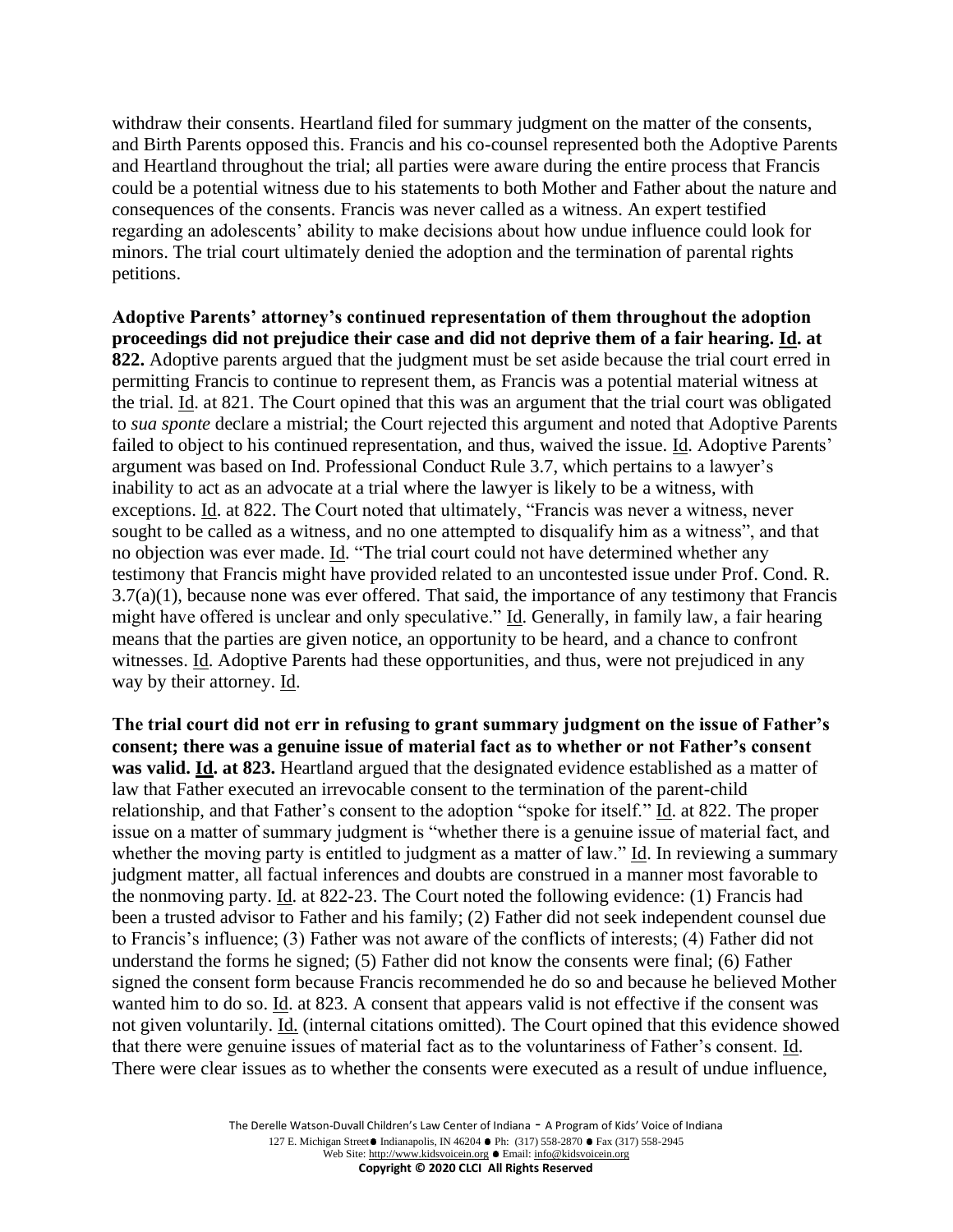critical misunderstandings about Francis's role and legal information, and lack of knowledge about the effect of a consent. Id.

**It was reasonable for the trial court to conclude that the Birth Parents' consents were not voluntary, given the evidence in the record. Id. at 825, 826-27.** The Court noted that the adoption code is strictly construed in favor of biological parents, and IC 31-19-9-2(a) sets forth requirements for the valid execution of a consent to an adoption. Id. at 824. The statute provides that "consent to adoption may be executed at any time after the birth of the child, either in the presence of: (1) the court; (2) a notary public or other person authorized to take acknowledgements; or (3) an authorized agent of (A) the department; or (B) a licensed child placing agency." IC 31-19-9-2(a). In order a consent to be valid, the consent must also be voluntary, and must be a consent to the termination of all parental rights. Id. at 824, citing In re Adoption of M.P.S., 963 N.E.2d 625, 629 (Ind. Ct. App. 2012). Consent must be free of all fraud, duress, or other consent-vitiating factors, and must completely of the biological parent's own volition. Id., citing Bell v. A.R.H., 654 N.E.2d 29, 32 (Ind. Ct. App. 1995). Consent may only be withdrawn within thirty days of signing the consent if the court finds, after notice and an opportunity to be heard, that it is in the best interests of the child for the consent to be withdrawn, and the court so orders it. IC 31-19-10-3(a). The burden of proof for withdrawing consent is clear and convincing evidence and is borne by the person seeking to withdraw the consent. IC 31-19-10-0.5 and -6. IC 31-35-1-6 is a companion statute dealing with consent to a voluntary termination of parental rights; it provides as follows:

(a) Except as provided in subsection (c), the parents must give their consent in open court unless the court makes findings of fact upon the record that:

(1) the parents gave their consent in writing before a person authorized by law to take acknowledgments; and

(2) the parents were: (A) advised in accordance with section 12 of this chapter; and (B) advised that if they choose to appear in open court, the only issue before the court is whether their consent was voluntary.

(b) If: (1) the court finds the conditions under subsection  $(a)(1)$  and  $(a)(2)$  have been met; and (2) a parent appears in open court; a court may consider only the issue of whether the parent's consent was voluntary.

In arguing that the parents' consents were valid and irrevocable, Heartland and the Adoptive Parents relied on Bell v. A.R.H., 654 N.E.2d 29, 32 (Ind. Ct. App. 1995) (adoption case worker specifically told Mother that consents were final, and Mother waited seven months before contesting the adoption). Id. at 824. The Court noted that the facts here were quite different from Bell, specifically highlighting the close family relationship between Francis and Father, the fact Francis misinformed Father that he could withdraw the consent at any time, the large amount of documents Francis provided to Birth Parents, Father's belief that he could withdraw the consent at any time, the lack of information Francis gave Father about the consequences of signing the consent, that Birth Parents thought Francis was their attorney, the fact Francis never explained the consequences of his representation of Adoptive Parents to Birth Parents, that Francis never told Birth Parents to consult their own lawyer, and the amount of other assistance Francis provided to Birth Parents. Id. at 825. The Court concluded that rather than directing Birth Parents towards an attorney who could advise them about all available options, Francis used his particular influence with Father to steer Birth Parents towards adoption. Id. The evidence also

> The Derelle Watson-Duvall Children's Law Center of Indiana - A Program of Kids' Voice of Indiana 127 E. Michigan Street ■ Indianapolis, IN 46204 ● Ph: (317) 558-2870 ● Fax (317) 558-2945 Web Site: http://www.kidsvoicein.org • Email: info@kidsvoicein.org

## **Copyright © 2020 CLCI All Rights Reserved**